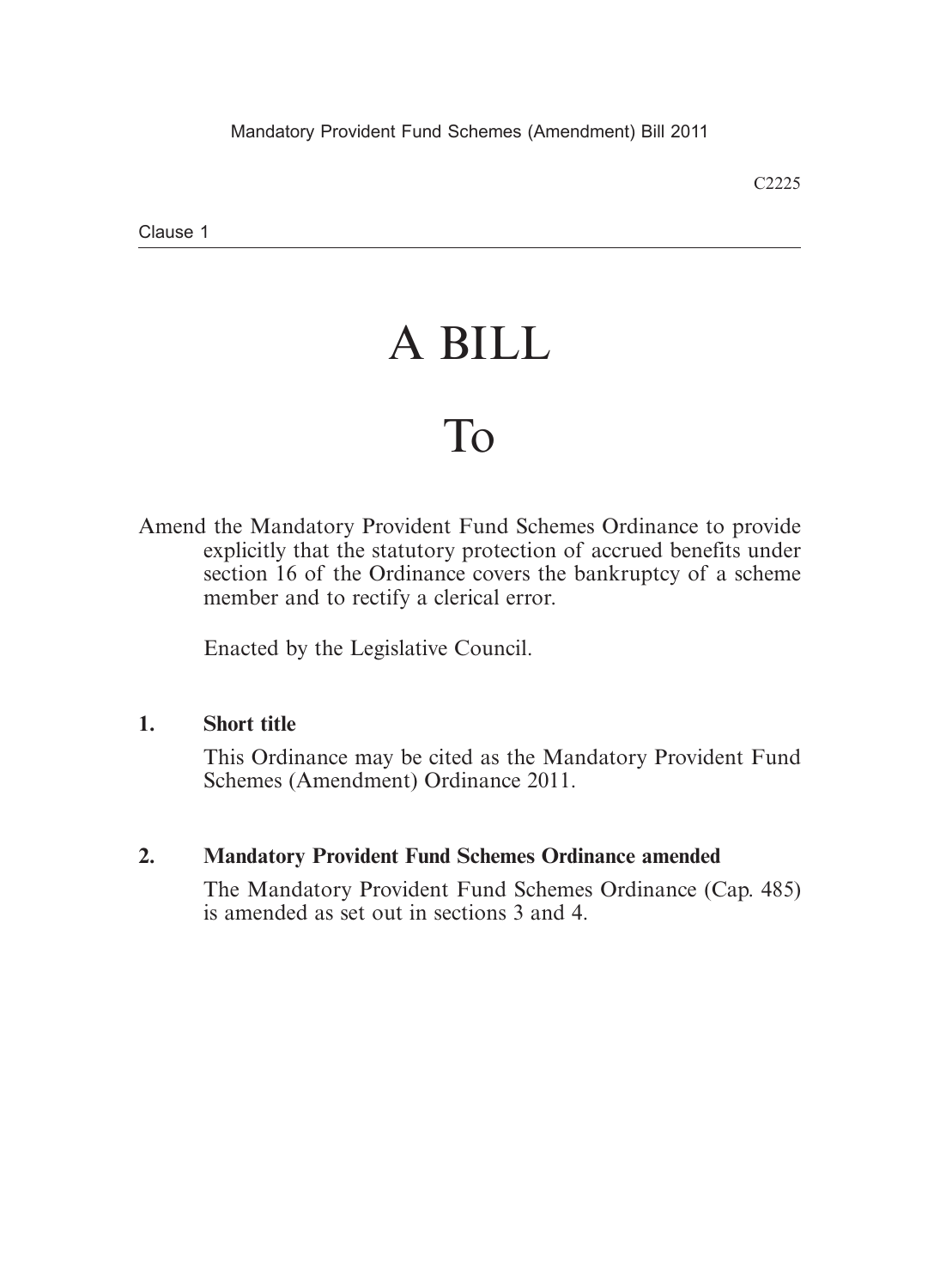Clause 3

**3. Section 2 amended (Interpretation)** Section 2(1), Chinese text, definition of **近親**— **Repeal**

"袓" (wherever appearing)

## **Substitute**

"祖".

# **4. Section 16 amended (Protection of accrued benefits)**

(1) After section 16(1)—

## **Add**

- "(1A) To avoid doubt, if a scheme member is adjudicated bankrupt, the right or entitlement of the scheme member to any accrued benefits in a registered scheme is excluded from the property of the scheme member for the purposes of the Bankruptcy Ordinance (Cap. 6).".
- (2) Section 16(2)—

# **Repeal**

"Subsection (1) applies"

# **Substitute**

"Subsections (1) and (1A) apply".

C2227